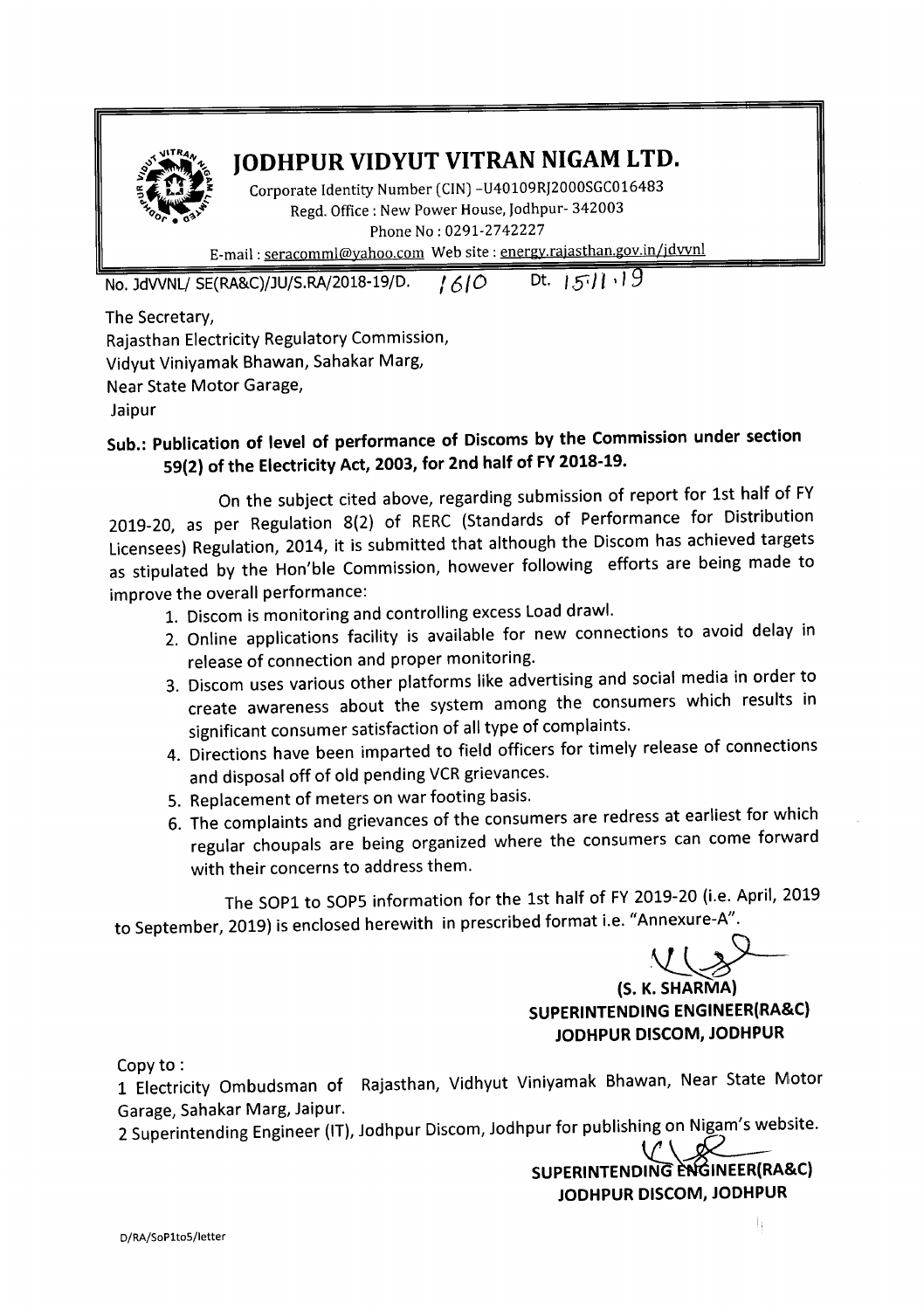## JODHPUR VIDHYUT VITRAN NIGAM LIMITED

## Name of Licensee: JODHPUR DISCOM

 $\bullet$ 

 $SOP1$ For the 1st Half of FY 2019-20

|                |                       |                                                            | <b>Establishment of Call Centres</b>                                                                                  |                                                               |                                                    |                                                 |                                                          |                                          |
|----------------|-----------------------|------------------------------------------------------------|-----------------------------------------------------------------------------------------------------------------------|---------------------------------------------------------------|----------------------------------------------------|-------------------------------------------------|----------------------------------------------------------|------------------------------------------|
| S.No.          | <b>Name of Circle</b> | <b>Total No.of</b><br>call centres<br>to be<br>established | No. of call centres previously<br>established                                                                         | No. of call<br>centres<br>established<br>during the<br>period | <b>Total No. of</b><br>call centres<br>established | <b>Call centres</b><br>yet to be<br>established | No. of<br>consumers<br>connected<br>with call<br>centres | Total No. of<br>consumers<br>in the area |
|                | JODHPUR, CC           |                                                            | One centralised call centre                                                                                           |                                                               | One                                                | $\vert 0 \vert$                                 | 282634                                                   | 282634                                   |
| $\overline{2}$ | JODHPUR, DC           |                                                            | established at Jodhpur which                                                                                          |                                                               | centralised                                        |                                                 | 485037                                                   | 485037                                   |
| $\overline{3}$ | PALI                  |                                                            | receives complaints from<br>consumer of all the circle.                                                               |                                                               | call centre<br>established<br>at Jodhpur           |                                                 | 532099                                                   | 532099                                   |
| 4              | <b>SIROHI</b>         |                                                            |                                                                                                                       |                                                               |                                                    | 0                                               | 234689                                                   | 234689                                   |
| 5              | <b>BARMER</b>         |                                                            |                                                                                                                       | 0                                                             | which                                              | 0                                               | 469066                                                   | 469066                                   |
| 6              | <b>JALORE</b>         |                                                            |                                                                                                                       |                                                               | receives<br>complaints                             | 0                                               | 355930                                                   | 355930                                   |
| $\overline{7}$ | <b>JAISALMER</b>      |                                                            |                                                                                                                       |                                                               | from                                               | $\overline{0}$                                  | 123286                                                   | 123286                                   |
| 8              | <b>BIKANER, DC</b>    |                                                            |                                                                                                                       |                                                               | 0 consumer of                                      | 0 <sup>1</sup>                                  | 262724                                                   | 262724                                   |
| 9              | <b>HANUMANGARH</b>    |                                                            |                                                                                                                       |                                                               | $\Omega$ all the circle.                           | $\overline{0}$                                  | 386588                                                   | 386588                                   |
| 10             | <b>GANGANAGAR</b>     |                                                            |                                                                                                                       |                                                               |                                                    | $\vert 0 \vert$                                 | 397057                                                   | 397057                                   |
| 11             | <b>CHURU</b>          |                                                            |                                                                                                                       |                                                               |                                                    | 0                                               | 383978                                                   | 383978                                   |
|                | <b>TOTAL DISCOM</b>   | 11                                                         |                                                                                                                       | $\bf{0}$                                                      | $\mathbf{1}$                                       | 0                                               | 3913088                                                  | 3913088                                  |
| $\mathbf{1}$   | BKESL (BIKANER CC)    |                                                            | One centralised call centre<br>established at KOLKATA which<br>receives complaints from<br>consumer of all the circle |                                                               |                                                    | 0                                               | 161361<br>4074449                                        | 161361<br>4074449                        |
|                | <b>GRAND TOTAL</b>    |                                                            |                                                                                                                       |                                                               |                                                    |                                                 |                                                          |                                          |

Note : Number of consumers shown are regular consumers only.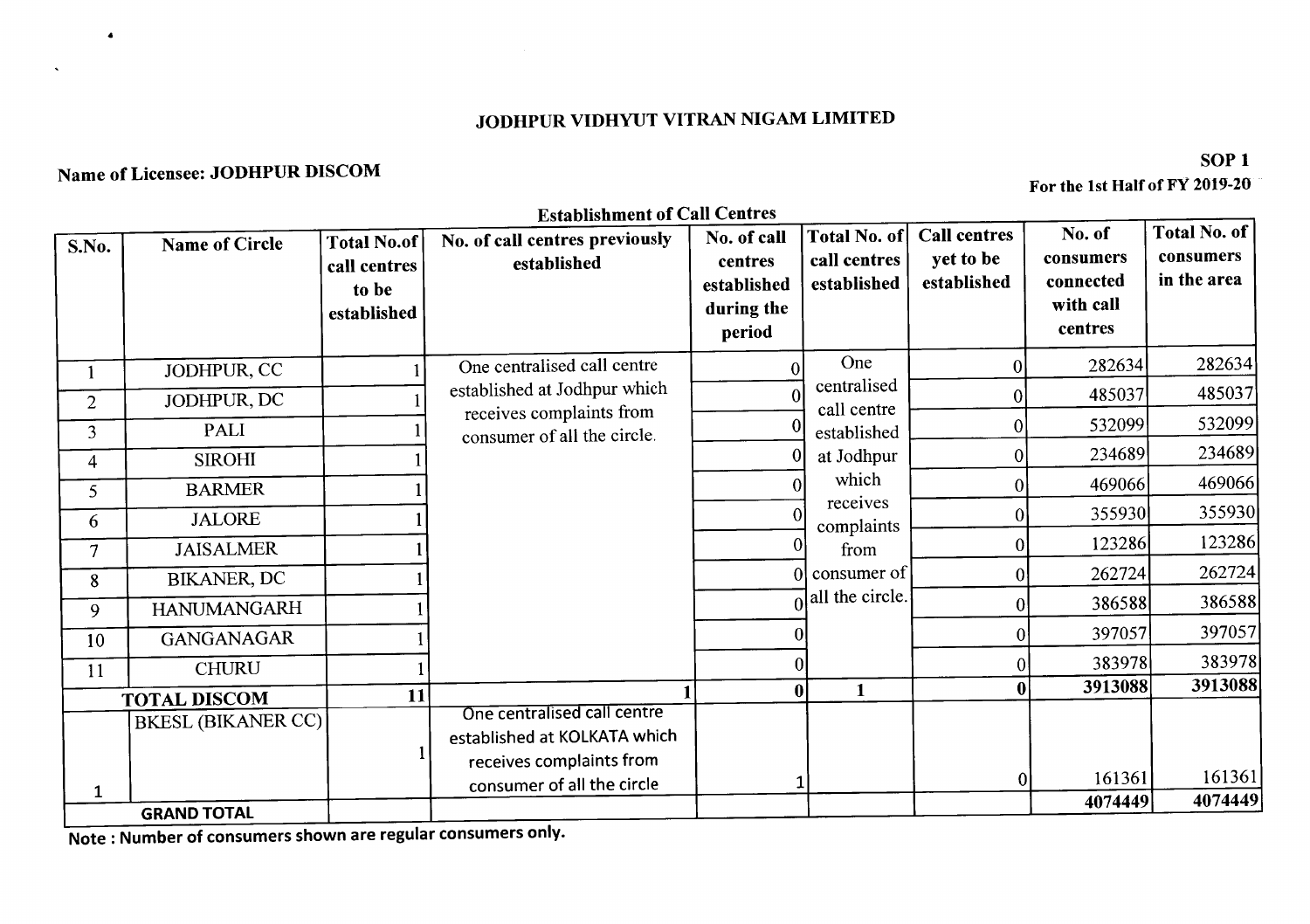| <b>Redressal of Consumer Complaints</b> |  |
|-----------------------------------------|--|
|-----------------------------------------|--|

**Total of Jodhpur Discom** 

 $\bullet$ 

#### JODHPUR VIDHYUT VITRAN NIGAM LIMITED

For the 1st Half of FY 2019-20

 $\sim$ 

|                | A. Consumer Satisfaction |                                                                               |                                         |                              |                     |                      |                              |                          |                                                |                              |                            |                        |
|----------------|--------------------------|-------------------------------------------------------------------------------|-----------------------------------------|------------------------------|---------------------|----------------------|------------------------------|--------------------------|------------------------------------------------|------------------------------|----------------------------|------------------------|
| S.<br>No.      | Ref No. of<br>$Sch.-1$   | <b>SOP Parameters</b>                                                         | <b>Complaints</b><br>brought<br>forward | Received<br>during<br>period | Total<br>Complaints | Redressed in<br>Time | Redressal in<br>Time $(\% )$ | Redressal<br>beyond Time | <b>Total</b><br><b>Complaints</b><br>Redressed | <b>Complaints</b><br>pending | Total<br>Redressal $(\% )$ | <b>Target</b><br>Fixed |
|                | 1.1                      | No current complaint                                                          | 284                                     | 333513                       | 333797              | 309769               | 92.80%                       | 23408                    | 333177                                         | 620                          | 99.81%                     | 95%                    |
| $\overline{2}$ | 1.2                      | Overhead Line/Cable breakdowns                                                | 8                                       | 1336                         | 1344                | 1235                 | 91.89%                       | 95                       | 1330                                           | 14                           | 98.96%                     | 90%                    |
| $\mathbf{3}$   | 1.3                      | Under ground cable break down                                                 |                                         | 180                          | 181                 | 175                  | 96.69%                       |                          | 180                                            |                              | 99.45%                     | 90%                    |
|                | 1.4                      | <b>Transformer Failure</b>                                                    | 21                                      | 9917                         | 9938                | 9554                 | 96.14%                       | 359                      | 9913                                           | 25                           | 99.75%                     | 90%                    |
|                | 1.5                      | Schedule outage                                                               | 3                                       | 721                          | 724                 | 672                  | 92.82%                       | 39                       | 711                                            | 13                           | 98.20%                     | 90%                    |
| 6              | 2.1                      | Voltage Variation                                                             | 17                                      | 2397                         | 2414                | 2185                 | 90.51%                       | 211                      | 2396                                           | 18                           | 99.25%                     | 90%                    |
| $\tau$         | 3.1                      | Testing of meter                                                              | 31                                      | 3949                         | 3980                | 3562                 | 89.50%                       | 361                      | 3923                                           | 57                           | 98.57%                     | 90%                    |
| 8              | 3.2                      | Replacement of stopped/defective Meter                                        | 471                                     | 13011                        | 13482               | 11553                | 85.69%                       | 1266                     | 12819                                          | 663                          | 95.08%                     | 90%                    |
| 9              | 3.2                      | No current complaint due to meter                                             | 19                                      | 2539                         | 2558                | 2433                 | 95.11%                       | 96                       | 2529                                           | 29                           | 98.87%                     | 90%                    |
| 10             | 4.1                      | Demand note                                                                   | 100                                     | 16608                        | 16708               | 16035                | 95.97%                       | 603                      | 16638                                          | 70                           | 99.58%                     | 90%                    |
| -11            | 4.2                      | Shifting of Meter                                                             | 80                                      | 1312                         | 1392                | 1352                 | 97.13%                       | 38                       | 1390                                           | $\mathcal{D}$                | 99.86%                     | 90%                    |
| 12             | 4.3                      | Shifting of Service Line                                                      | 18                                      | 725                          | 743                 | 727                  | 97.85%                       | 12                       | 739                                            |                              | 99.46%                     | 90%                    |
| 13             | 5.1                      | Release of new connection/additional power                                    | 303                                     | 15511                        | 15814               | 14784                | 93.49%                       | 960                      | 15744                                          | 70                           | 99.56%                     | 90%                    |
| 14             | 6.1                      | Transfer of ownership or change of category                                   | 8                                       | 289                          | 297                 | 289                  | 97.31%                       | 7                        | 296                                            |                              | 99.66%                     | 90%                    |
| 15             | 7.1                      | Billing complaint resolution                                                  | 88                                      | 21374                        | 21462               | 20607                | 96.02%                       | 792                      | 21399                                          | 63                           | 99.71%                     | 95%                    |
| 16             | 8.1                      | Disconnection of supply                                                       | 25                                      | 13378                        | 13403               | 13268                | 98.99%                       | 107                      | 13375                                          | 28                           | 99.79%                     | 90%                    |
| 17             | 8.2                      | Issue of no dues certificate                                                  | $\Omega$                                | 319                          | 319                 | 318                  | 99.69%                       |                          | 319                                            | $\theta$                     | 100.00%                    | 95%                    |
| 18             | 9.1                      | Restoration of DC consumers                                                   | 9                                       | 10281                        | 10290               | 10059                | 97.76%                       | 217                      | 10276                                          | 14                           | 99.86%                     | 90%                    |
| 19             | 10.1                     | System reliability to avoid heavy fluctuation or short<br>circuiting of lines | $\bf{0}$                                | 16                           | 16                  | 16                   | 100.00%                      | $\Omega$                 | 16                                             | 0                            | 100.00%                    | 90%                    |

#### **B. System Reliability**

**Total of Jodhpur Discom** 

#### JODHPUR VIDHYUT VITRAN NIGAM LIMITED

For the 1st Half of FY 2019-20

|       | SOP-2 |
|-------|-------|
| Fixed |       |

|     |          | Ref No. of SOP Parameters                                                                  | Actual Achievement (%) | <b>Target Fixed</b> |
|-----|----------|--------------------------------------------------------------------------------------------|------------------------|---------------------|
| No. | $Sch.-3$ | Correct meters to the total numbers of meters installed                                    | 93.65%                 | 90%                 |
|     |          | Transformers in working condition to the total number of transformers connected in service |                        |                     |
|     |          | Distribution Transformers                                                                  | 99.85%                 | 90%                 |
|     |          | <b>Power Transformers</b>                                                                  | 99.66%                 | 90%                 |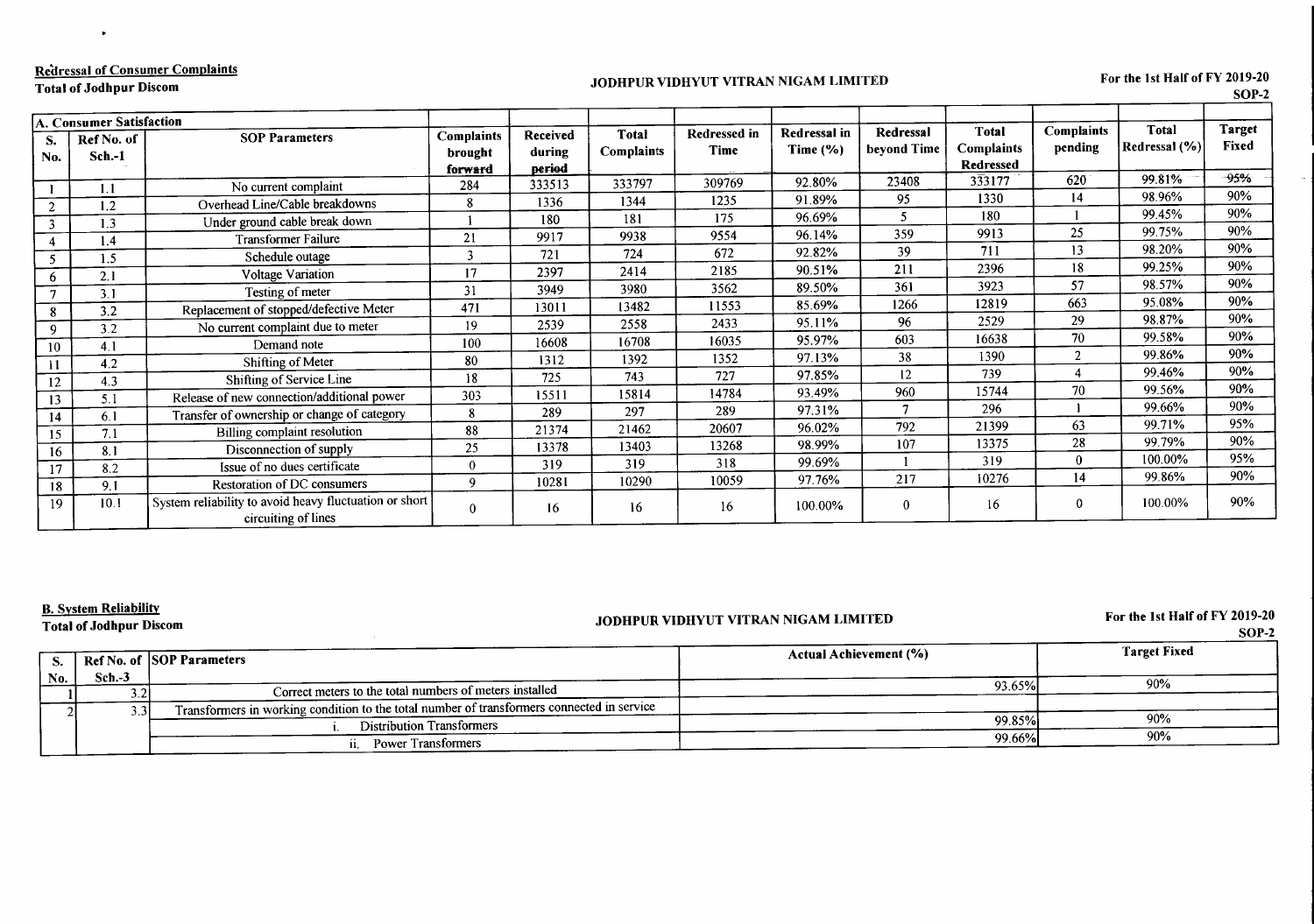### Distribution SOP Reporting Formats Details of Compensation Paid Name of Licensee: JODHPUR DISCOM

 $\ddot{\phantom{a}}$ 

For the 1st Half of FY 2019-20

| S.No.          | <b>Name of Circle</b>     | No. of consumers<br>in the circle | No. of complaints<br>received during | <b>Compensation Complaints</b><br>lodged |                 | <b>Compensation paid</b> |                  |
|----------------|---------------------------|-----------------------------------|--------------------------------------|------------------------------------------|-----------------|--------------------------|------------------|
|                |                           |                                   | the period                           | No. of<br>consumers                      | Amount<br>(Rs.) | No. of<br>consumers      | Amount<br>(Rs.)  |
|                | JODHPUR, CC               | 282634                            | 17855                                | 0                                        |                 |                          | $\boldsymbol{0}$ |
| $\overline{2}$ | JODHPUR, DC               | 485037                            | 81608                                |                                          |                 |                          | $\mathbf{0}$     |
| 3              | <b>PALI</b>               | 532099                            | 45506                                |                                          |                 |                          | $\bf{0}$         |
| 4              | <b>SIROHI</b>             | 234689                            | 5677                                 | ΩI                                       |                 |                          | $\boldsymbol{0}$ |
| 5              | <b>BARMER</b>             | 469066                            | 11385                                |                                          |                 |                          | $\bf{0}$         |
| <sub>0</sub>   | <b>JALORE</b>             | 355930                            | 6454                                 |                                          | 0               |                          | $\boldsymbol{0}$ |
|                | <b>JAISALMER</b>          | 123286                            | 18313                                |                                          | 0               |                          | $\theta$         |
| 8              | <b>BKESL (BIKANER CC)</b> | 161361                            | 170346                               |                                          | 0               |                          |                  |
| 9              | <b>BIKANER, DC</b>        | 262724                            | 3251                                 | 0                                        |                 |                          |                  |
| 10             | <b>HANUMANGARH</b>        | 386588                            | 26508                                | $\mathbf{0}$                             |                 |                          |                  |
| 11             | <b>GANGANAGAR</b>         | 397057                            | 44527                                | $\mathbf{0}$                             |                 |                          |                  |
| 12             | <b>CHURU</b>              | 383978                            | 15946                                | $\boldsymbol{0}$                         | $\overline{0}$  |                          |                  |
|                | <b>TOTAL</b>              | 4074449                           | 447376                               | $\bf{0}$                                 | $\mathbf{0}$    |                          |                  |

 $SOP-3$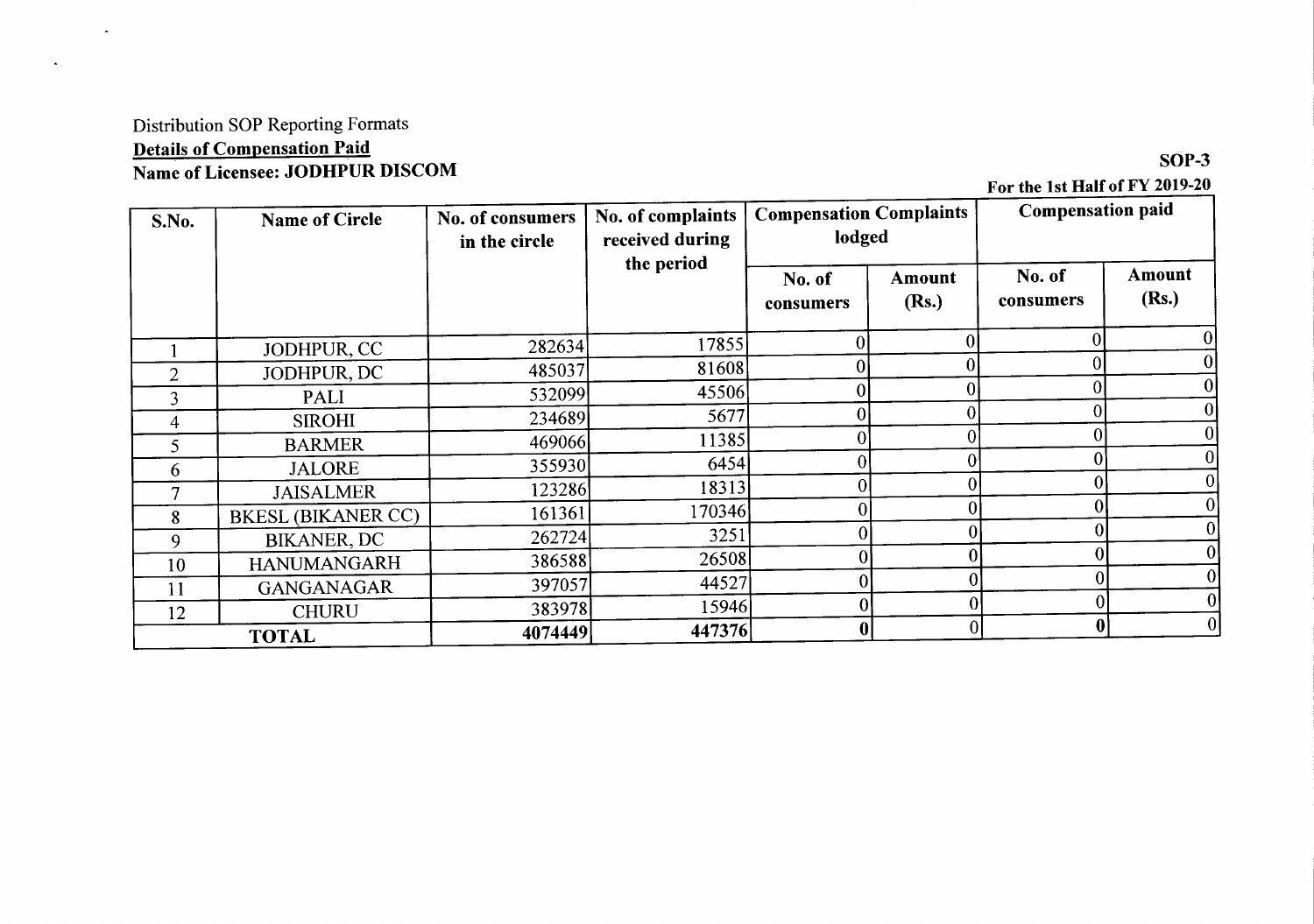# Distribution SOP Reporting Formats **Reliability Indices System Average Interruption Frequency Index (SAIFI)**<br>Name of Licensee: JODHPUR DISCOM

For the 1st Half of FY 2019-20

| S.No. | Name of Circle            | Total number of<br>consumers served | Total number of<br>sustained interruptions<br>to consumers | $ SAIFI = (2)/(1)$ (Number Target specified by the<br>of Interruptions/<br>consumer) | For the 1st Half of FY 2019-20<br>Commission |
|-------|---------------------------|-------------------------------------|------------------------------------------------------------|--------------------------------------------------------------------------------------|----------------------------------------------|
|       |                           |                                     |                                                            |                                                                                      |                                              |
|       | JODHPUR, CC               | 282634                              | 6687890                                                    | 23.66                                                                                |                                              |
|       | JODHPUR, DC               | 485037                              | 12512052                                                   | 25.80                                                                                |                                              |
| 4     | PALI                      | 532099                              | 7923681                                                    | 14.89                                                                                |                                              |
|       | <b>SIROHI</b>             | 234689                              | 8935412                                                    | 38.07                                                                                |                                              |
| 6     | <b>BARMER</b>             | 469066                              | 16437781                                                   | 35.04                                                                                |                                              |
|       | <b>JALORE</b>             | 355930                              | 9199944                                                    | 25.85                                                                                |                                              |
| 8     | <b>JAISALMER</b>          | 123286                              | 2536685                                                    | 20.58                                                                                |                                              |
| 9     | <b>BKESL (BIKANER CC)</b> | 161361                              | 6107802                                                    | 37.85                                                                                |                                              |
| 10    | BIKANER, DC               | 262724                              | 15768073                                                   | 60.02                                                                                |                                              |
|       | HANUMANGARH               | 386588                              | 13199653                                                   | 34.14                                                                                |                                              |
| 11    | GANGANAGAR                | 397057                              | 10634836                                                   | 26.78                                                                                |                                              |
| 12    | <b>CHURU</b>              | 383978                              | 25813045                                                   | 67.23                                                                                |                                              |
|       | <b>TOTAL</b>              | 4074449                             | 135756854                                                  | 33.32                                                                                |                                              |

#### Note:

 $\star$ 

 $\ddot{\phantom{a}}$ 

An interruption in supply to a consumer shall be considered as one interruption to one consumer. In case of failure of a line or transformer number of interruption shall i interruption shall be equal to the number of consumers affected.